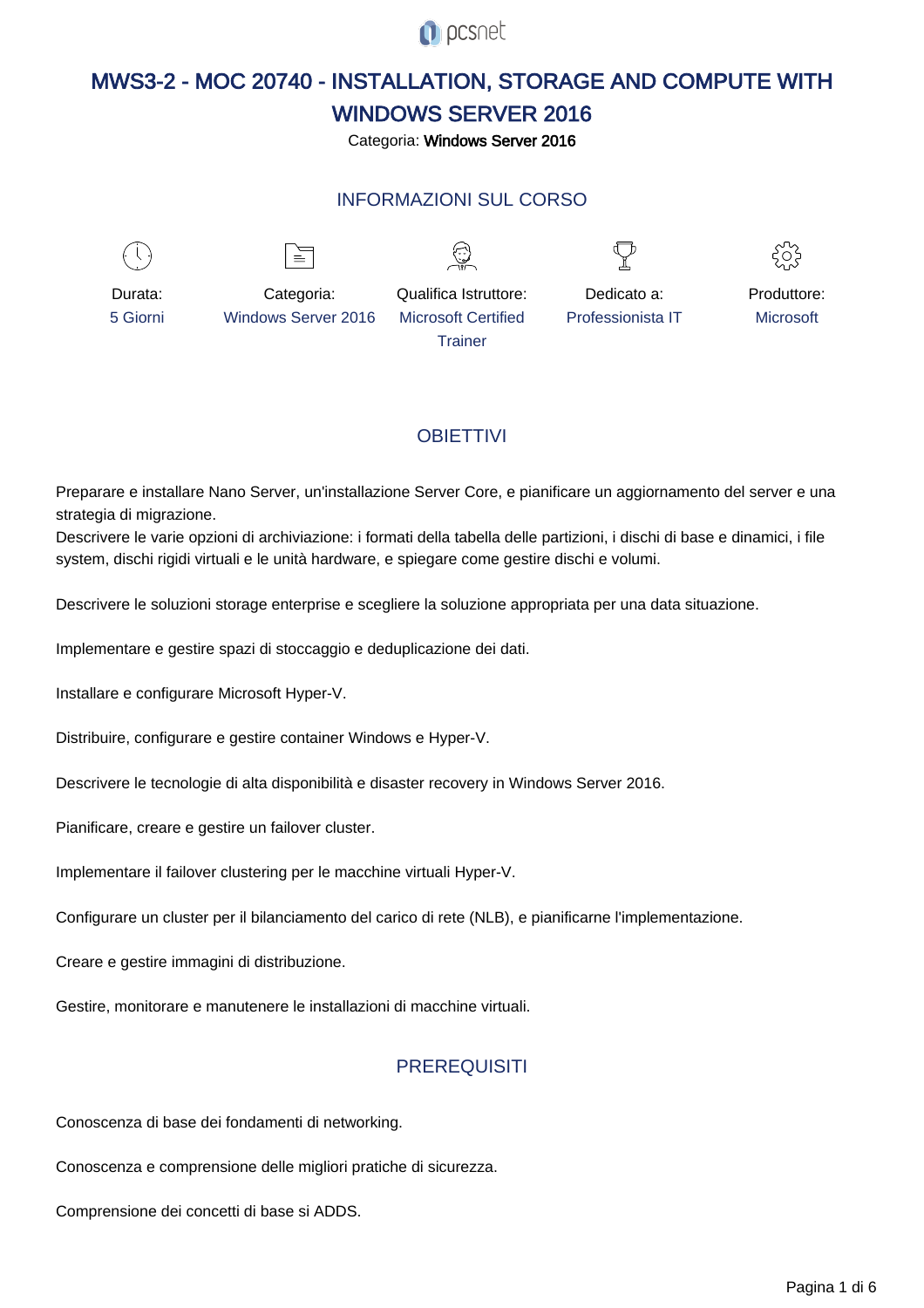

#### Conoscenze di base di hardware del server.

Esperienza di supporto e configurazione di sistemi operativi client Windows, come Windows 8 o Windows 10.

# **CONTENUTI**

#### Module 1: Installing, upgrading, and migrating servers and workloads

Introducing Windows Server 2016 Preparing and installing Nano Server and Server Core Preparing for upgrades and migrations Migrating server roles and workloads Windows Server activation models

#### Lab : Installing and configuring Nano Server

Implementing Nano Server Completing post-installation tasks on the Nano Server Performing remote management After completing this module, students will be able to: Choose the appropriate version of the Windows Server operating system, and describe the installation options and new features of Windows Server 2016. Prepare and install Nano Server and Server Core. Consider whether an upgrade or migration is the best approach, and use tools to help determine upgrade or migration suitability.

Migrate server roles and workloads within a domain and across domains or forests.

Choose an activation model based on your environment characteristics.

#### Module 2: Configuring local storage

Managing disks in Windows Server 2016 Managing volumes in Windows Server 2016

#### Lab : Managing disks and volumes in Windows Server 2016

Creating and Managing virtual hard disks by using Windows PowerShell Converting virtual hard disks from .vhd to .vhdx Resizing a volume After completing this module, students will be able to: Manage disks in Windows Server 2016. Manage volumes in Windows Server 2016.

#### Module 3: Implementing enterprise storage solutions

Overview of direct-attached storage, network-attached storage, and storage area networks Comparing Fibre Channel, iSCSI, and FCoE Understanding iSNS, data centre bridging, and MPIO Configuring sharing in Windows Server 2016

#### Lab : Planning and configuring storage technologies and components

Planning storage requirements Configuring iSCSI storage Configuring and managing the share infrastructure After completing this module, students will be able to: Describe DAS, NAS, and SANs, and the usage scenarios for each topology. Compare Fibre Channel, FCoE, an iSCSI target and initiator. Describe iSNS, MPIO, data center bridging, and Windows Storage Server 2016 (two versions—Workgroup and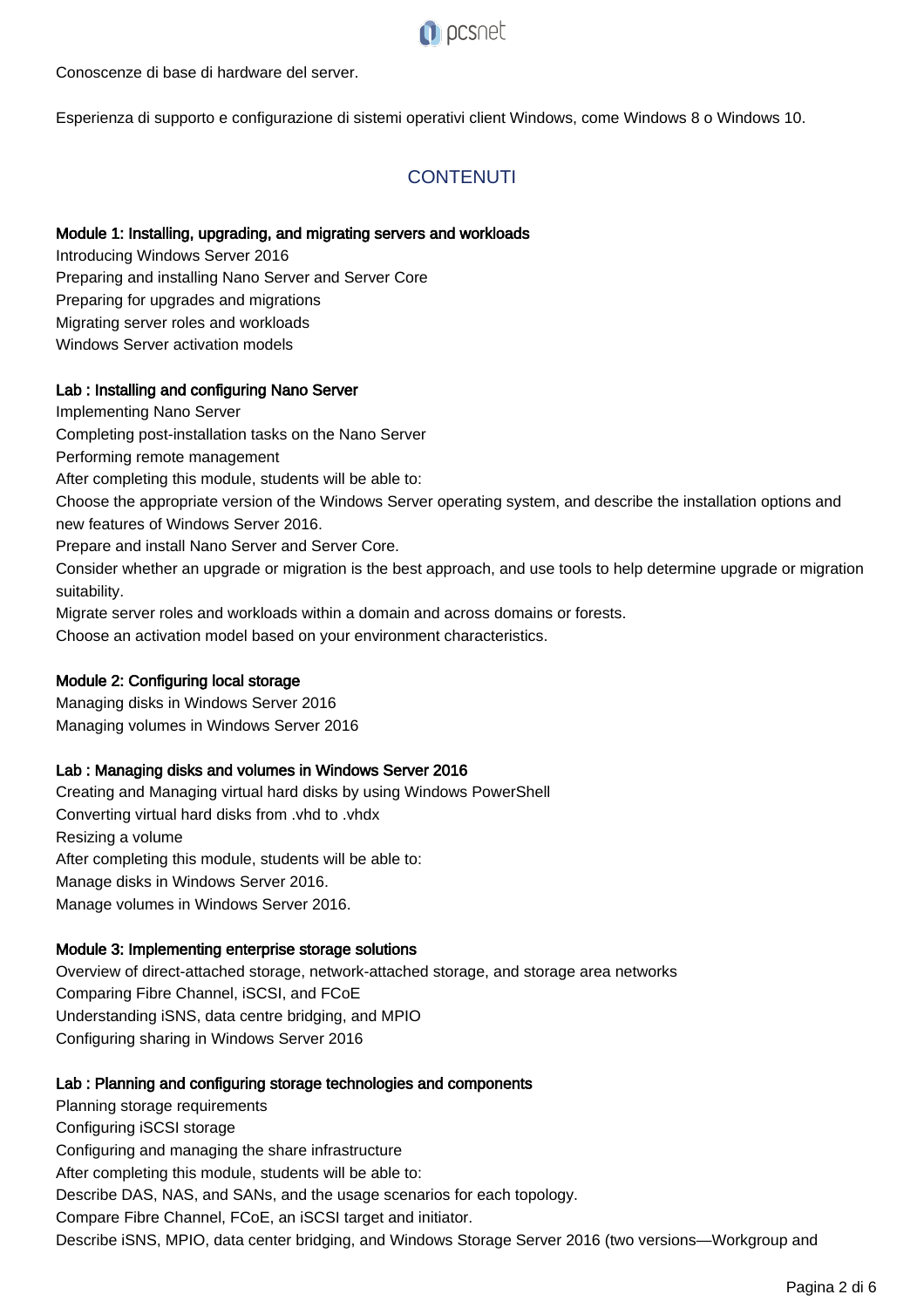

Standard).

Configure server message block (SMB) and network file system (NFS) shares by using Server Manager and Windows PowerShell.

### Module 4: Implementing Storage Spaces and Data Deduplication

Implementing Storage Spaces Managing Storage Spaces Implementing Data Deduplication

## Lab : Implementing Storage Spaces

Creating a storage space Enabling and configuring storage tiering

# Lab : Implementing Data Deduplication

Installing Data Deduplication Configuring Data Deduplication After completing this module, students will be able to: Implement Storage Spaces as an enterprise storage solution. Manage Storage Spaces by using Server Manager and Windows PowerShell. Implement Data Deduplication.

#### Module 5: Installing and configuring Hyper-V and virtual machines

Overview of Hyper-V Installing Hyper-V Configuring storage on Hyper-V host servers Configuring networking on Hyper-V host servers Configuring Hyper-V virtual machines Managing Hyper-V virtual machines

### Lab : Installing and configuring Hyper-V

Installing the Hyper-V server role Configuring Hyper-V settings Creating and configuring a virtual machine Managing a virtual machine by using PowerShell Direct After completing this module, students will be able to: Describe Hyper-V and virtualization. Prepare to install the Hyper-V role. Configure storage on Hyper-V host servers. Configure networking on Hyper-V host servers. Configure Hyper-V virtual machines. Move virtual machines from one host to another host, using PowerShell Direct to manage a virtual machine, and manage miscellaneous virtual machine settings.

### Module 6: Deploying and managing Windows Server and Hyper-V containers

Overview of containers in Windows Server 2016 Deploying Windows Server and Hyper-V containers Installing, configuring, and managing containers

#### Lab : Installing and configuring containers

Installing and configuring Windows Server containers by using Windows PowerShell Installing and configuring Windows Server containers by using Docker After completing this module, students will be able to: Explain the purpose of Windows Server and Hyper-V containers.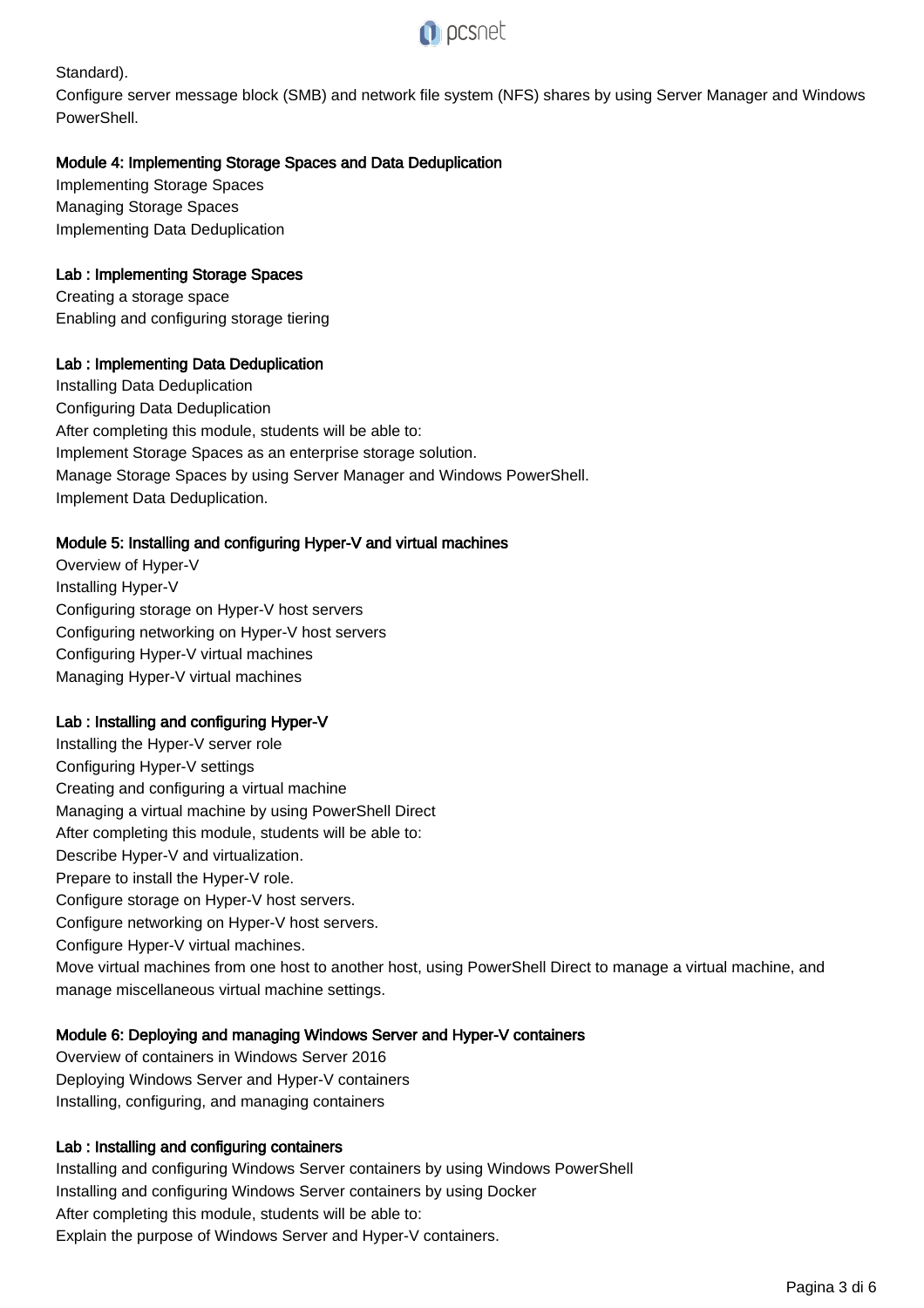

Deploy and manage Windows Server and Hyper-V containers. Install, configure, and manage containers.

#### Module 7: Overview of high availability and disaster recovery

Defining levels of availability Planning high availability and disaster recovery solutions with Hyper-V virtual machines Backing up and restoring the Windows Server 2016 operating system and data by using Windows Server B High availability with failover clustering in Windows Server 2016

#### Lab : Planning and implementing a high availability and disaster recovery solution

Determining the appropriate high availability and disaster recovery solution Implementing storage migration Implementing Hyper-V Replica After completing this module, students will be able to: Describe high availability, business continuity, and disaster recovery. Plan for high availability and disaster recovery solutions with Hyper-V virtual machines. Back up and restore Hyper-V hosts, virtual machines, Active Directory Domain Services (AD DS), and file and web servers by using Windows Server Backup. Describe Windows Server 2016 high availability with failover clustering.

#### Module 8: Implementing and managing failover clustering

Planning a failover cluster Creating and configuring a new failover cluster Maintaining a failover cluster Troubleshooting a failover cluster Implementing site high availability with stretch clustering

#### Lab : Implementing a failover cluster

Creating a failover cluster Verifying quorum settings and adding a node

#### Lab : Managing a failover cluster

Evicting a node and verifying quorum settings Changing the quorum from Disk Witness to File Share Witness, and defining node voting Adding and removing disks from the cluster After completing this module, students will be able to: Describe the requirements and infrastructure considerations for a failover cluster. Create and configure a new failover cluster. Monitor and maintain failover clusters. Troubleshoot failover clusters by using various tools such as Performance Monitor, Event Viewer, and Windows PowerShell.

Configure and implement a stretch cluster.

#### Module 9: Implementing failover clustering for Hyper-V virtual machines

Overview of integrating Hyper-V in Windows Server 2016 with failover clustering Implementing and maintaining Hyper-V virtual machines on failover clusters Key features for virtual machines in a clustered environment

#### Lab : Implementing failover clustering with Hyper-V

Configuring a failover cluster for Hyper-V Configuring a highly available virtual machine After completing this module, students will be able to: Explain the integration of Hyper-V in Windows Server 2016 with failover clustering.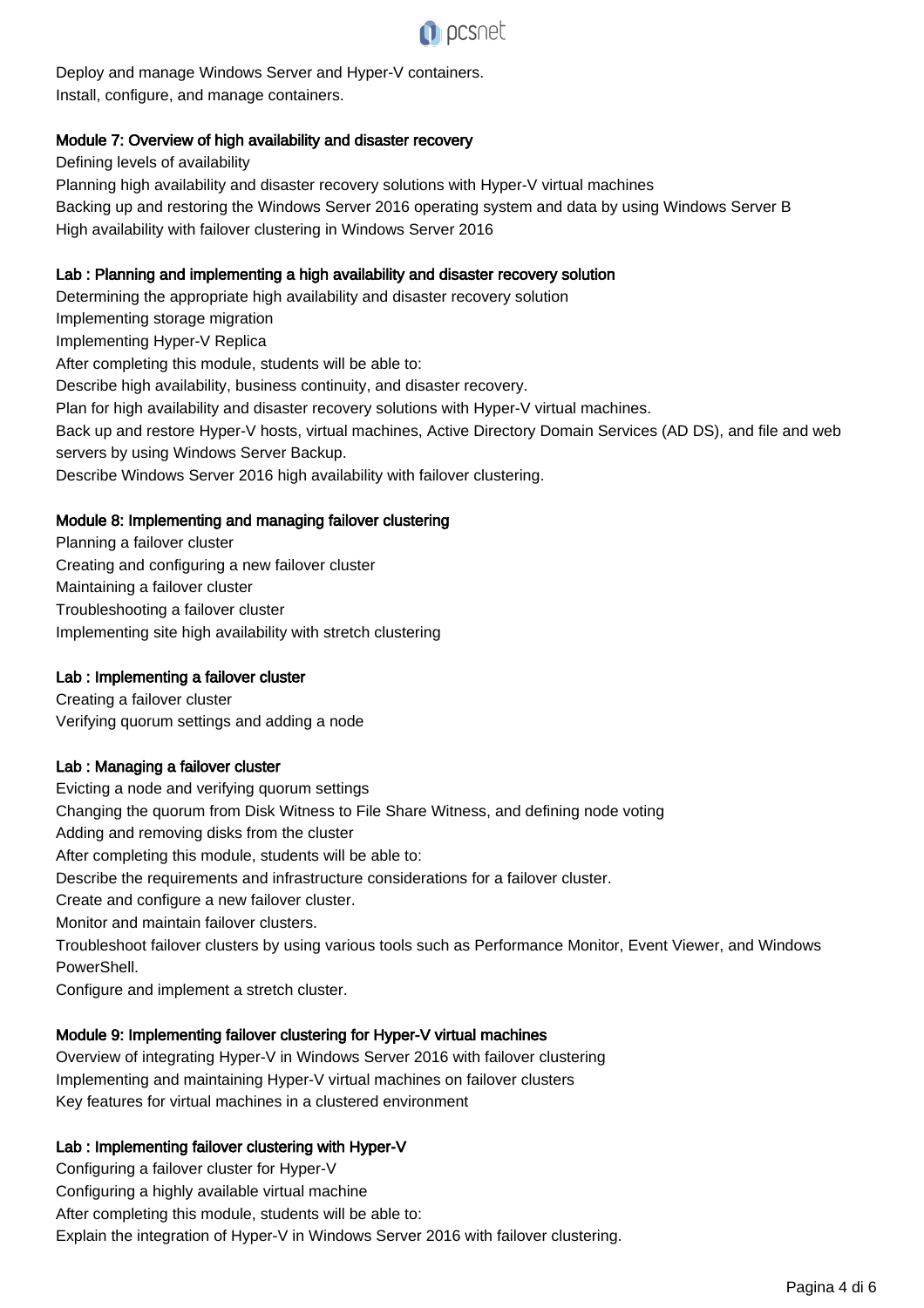

Implement and maintain Hyper-V virtual machines on failover clusters. Describe and configure network health protection.

#### Module 10: Implementing Network Load Balancing

Overview of NLB clusters Configuring an NLB cluster Planning an NLB implementation

#### Lab : Implementing an NLB cluster

Implementing an NLB cluster Configuring and managing the NLB cluster Validating high availability for the NLB cluster After completing this module, students will be able to: Describe NLB and how it works. Configure an NLB cluster. Describe the considerations for implementing NLB.

#### Module 11: Creating and managing deployment images

Introduction to deployment images Creating and managing deployment images by using MDT Virtual machine environments for different workloads

#### Lab : Using MDT to deploy Windows Server 2016

Installing and configuring MDT Creating and deploying an image After completing this module, students will be able to: Explain the purpose of deployment images and the tools that you use to deploy and maintain them. Implement and manage deployment images by using MDT. Evaluate their organization's requirements for server virtualization.

#### Module 12: Managing, monitoring, and maintaining virtual machine installations

WSUS overview and deployment options Update management process with WSUS Overview of PowerShell DSC Overview of Windows Server 2016 monitoring tools Using Performance Monitor Monitoring Event Logs

#### Lab : Implementing WSUS and deploying updates

Implementing WSUS Configuring update settings Approving and deploying an update by using WSUS

#### Lab : Monitoring and troubleshooting Windows Server 2016

Establishing a performance baseline Identifying the source of a performance problem Viewing and configuring centralized event logs After completing this module, students will be able to: Describe the purpose of Windows Server Update Services (WSUS) and the requirements to implement WSUS. Manage the update process with WSUS. Describe the purpose and benefits of PowerShell DSC. Describe the monitoring tools available in Windows Server 2016. Describe how to use Performance Monitor.